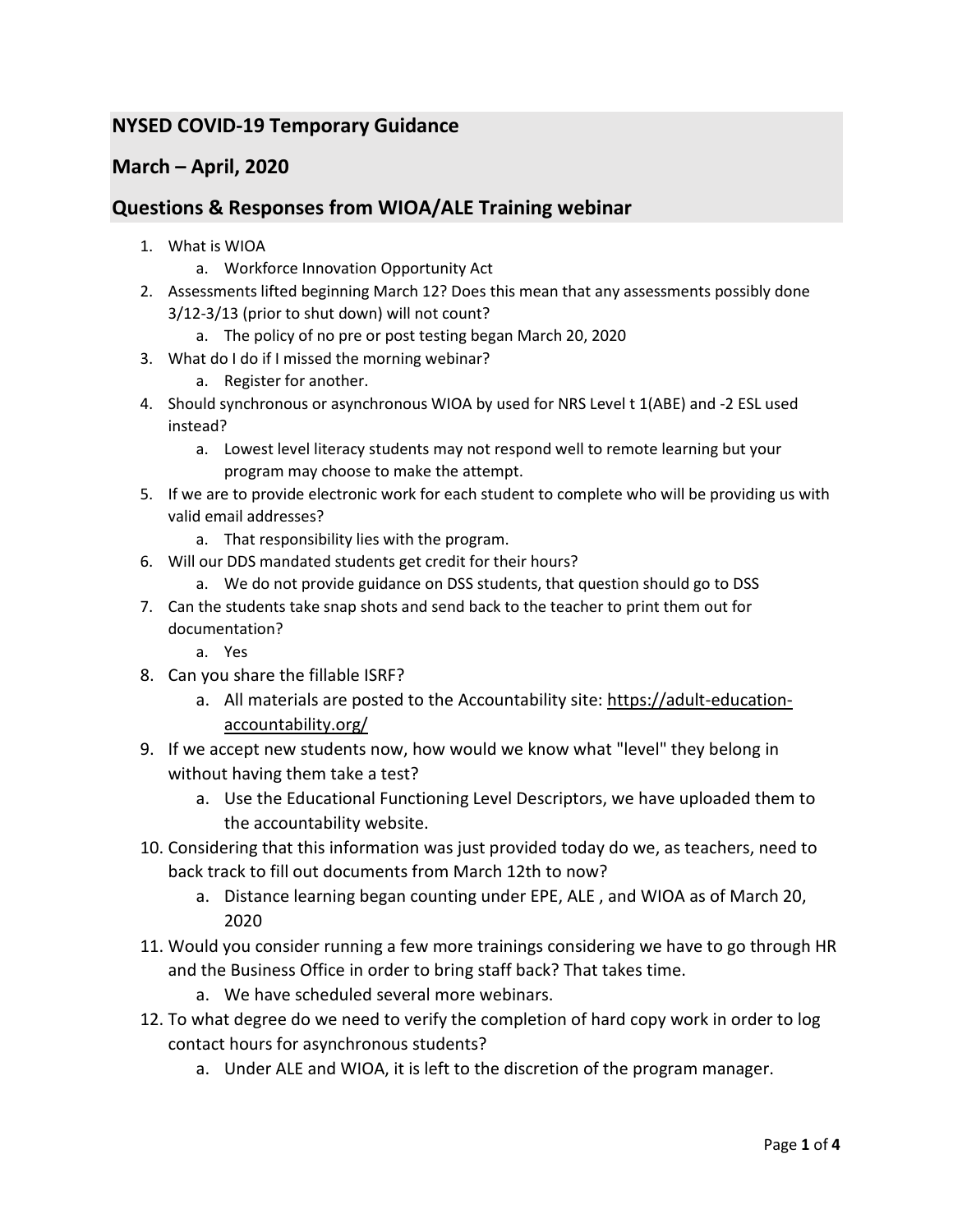- 13. if students are homeschooling their students how are they completing distance learning and many students don't have computers their phones are their computers
	- a. Not all students are expected to participate in distance education.
- 14. My students are very motivated to get to TASC eligibility. But if we can't Post Test, is it just based on the teacher's judgement?
	- a. There is currently no TASC testing available.
- 15. If we take on new students and no pre or post testing is required, will we have to test them when we return to normal operations?
	- a. Yes.
- 16. what if the student had a non fillable from before can they take a picture of it and return it to you via text message or email
	- a. Yes
- 17. what if they cannot get a copy of their PR diploma or have access to the school any more
	- a. We do not require proof of diplomas.
- 18. You've mentioned that you're aware that not all teachers have the technology skills and/or equipment for remote learning. What concrete measures are you taking to assist teacher? There were 2 scheduled Zoom trainings that are completely full.
	- a. NYSED is not offering any Zoom trainings.
- 19. What if students have absolutely no access to tech?
	- a. Then they are not good candidates for distance education.
- 20. Will a 45 minute Zoom session be counted as a whole class session? Will it be OK to log on more than once a day? Otherwise programs may have to purchase a Zoom Pro.
	- a. Yes, programs can log on more than once per day.
- 21. just for clarification. attendance sheet should note hours not Present or Absent correct?
	- a. Correct, attendance must be counted in hours.
- 22. This training is not mentioning how many hours can be synchronous and how many are asynchronous
	- a. That will vary by program, consult with your program manager
- 23. Many of our teachers are having trouble with the attendance document. We fill it out, save it, then when we access it again to send, it is not filled anymore.
	- a. Perhaps you need to update the software on your computer, it has been tested and works well; programs across the state are using it currently.
- 24. Sorry- was the accountability website for program managers or teachers?
	- a. The accountability site is for program managers.
- 25. Can you adopt a teaching model that is a combination of synchronous and asynchronous modes?
	- a. Yes, under WIOA and ALE
- 26. I see Teachers have a form to complete for contact hours with students. Is there one required for Case Managers?
	- a. A Case Manager training is being planned for a future date.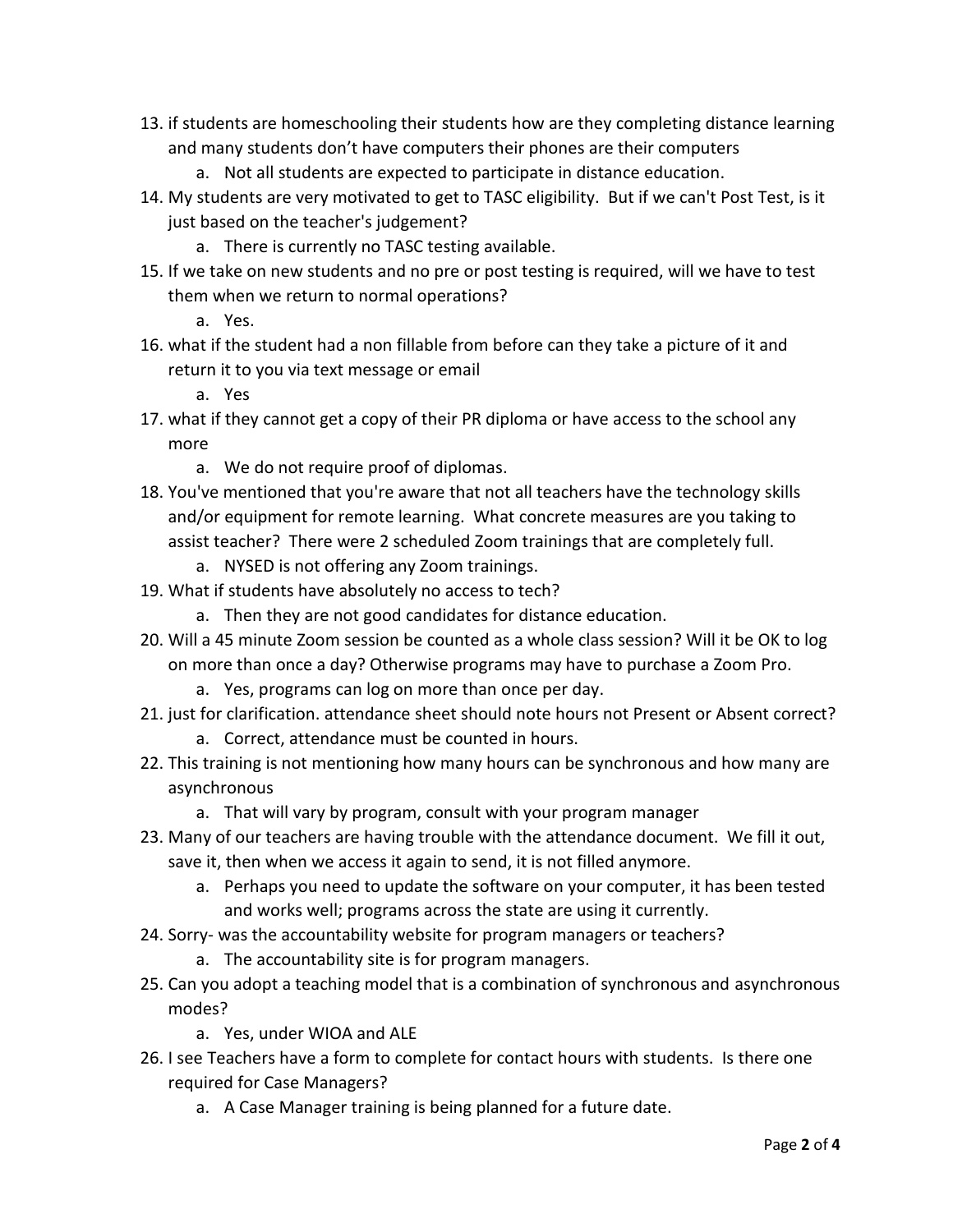- 27. What is going to happen with TRA and TASC testing?
	- a. TASC testing has been suspended until the COVID-19 pause is lifted.
- 28. How is the policy of not testing going to factor into our normal end of year testing, specifically showing gain?
	- a. Refer to Mr. Purga's policy memo dated March 20, 2020, all performance measures have been lifted.
- 29. Can we make the Math Packets into an interactive pdf so the students can use them? a. Yes
- 30. What is the suggested way for the student to return the work they have done in a Fast Track packet
	- a. That will depend of the technological capacity of the student.
- 31. do we send the students these packets with answer sheets?
	- a. That is left up to the teacher.
- 32. Are there Fast Track packets for subjects other than mathematics?
	- a. No, currently they are available in Math only.
- 33. if we had this form completed before the shutdown, can we use that instead
	- a. No
- 34. Wouldn't new students approach the program, not teacher
	- a. Not sure there is a question here.
- 35. How do we document case manager hours?
	- a. Case Manager training is planned for the future.
- 36. I just want to clarify, are the Fast Track Packets mandatory, or simply options available
	- to us as an alternative to Asynchronous learning?
		- a. They are a valuable alternative.
- 37. Can a program claim entirely based on curriculum development if remote learning is not possible?
	- a. Yes, but it is not preferred.
- 38. What happens if a person has missed this training?
	- a. Only staff attending one of these webinars may provide distance education under NYSED funding.
- 39. So, having students respond to YouTube pics are good to go?
	- a. No, that is not correct.
- 40. Is the attendance done weekly?
	- a. Attendance is documented daily and uploaded on a monthly basis.
- 41. Will there be trainings offered for instructors/tutors on how to use the online meeting platforms?
	- a. There are none planned currently. However there are a number of tutorials available online.
- 42. Will the form provide translation version?
	- a. The fillable form is in English only, there are 6 other languages for the ISRF but they are not fillable.